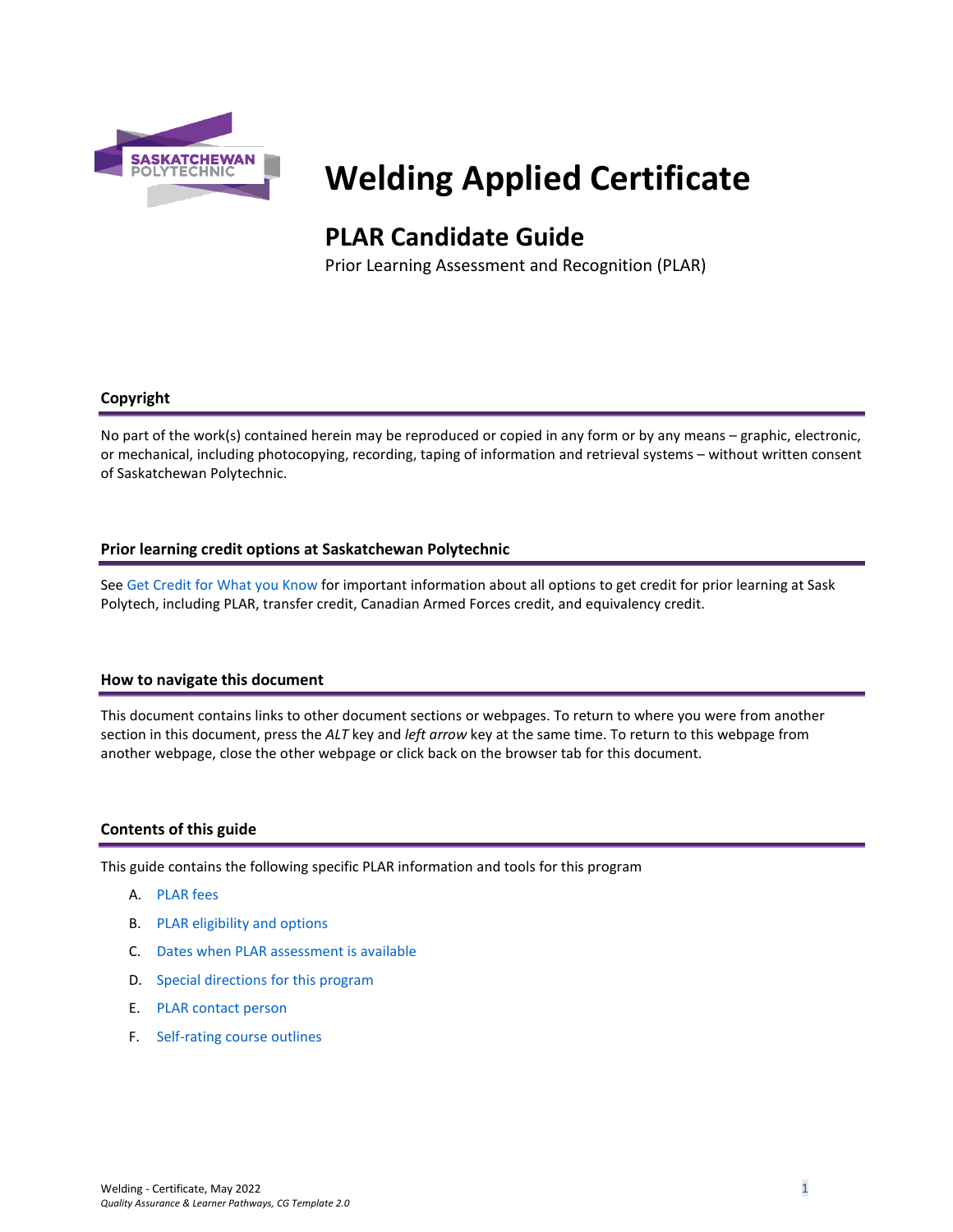#### <span id="page-1-0"></span>**A. PLAR fees**

Fees for PLAR challenges are set to cover our costs for consultation, assessment, and related administrative tasks. PLAR fees are non-refundable and non-transferrable.

<span id="page-1-1"></span>The PLAR fees policy is subject to change for each new academic year. Please see the **Cost** section on th[e PLAR webpage](https://saskpolytech.ca/admissions/get-credit/plar.aspx) for current fee information.

#### **B. PLAR eligibility and options**

To be eligible for PLAR for courses in this program, you must first apply for admission and be accepted into the program. You must also consult with th[e PLAR contact person](#page-2-0) and be approved for PLAR assessment. Proof of may be required for some applicants. **[English language proficiency](https://saskpolytech.ca/admissions/admission-requirements/english-language-requirements.aspx) may be required for some applicants.** 

#### **Course prerequisites and corequisites**

Some courses have one or more other courses that must be completed first (prerequisite) or at the same time (corequisite). See course outlines in this guide to identify any pre- or co-requisites for each course. Discuss with your [PLAR contact person](#page-2-0) how to deal with courses with corequisites.

#### **Block assessment**

<span id="page-1-2"></span>Some programs may assess a cluster of courses together in one block, which may save you time and effort. Ask the PLAR [contact person](#page-2-0) whether there are any block assessment options in this program.

#### **C. Dates when PLAR assessment is available**

PLAR assessment for this program is available from Sept 1 to June 15 in each academic year.

#### <span id="page-1-3"></span>**All PLAR assessments must be completed by June 15 of each academic year**.

#### **D. Special directions for this program**

- 1. **Review** the [PLAR process and FAQs](https://saskpolytech.ca/admissions/get-credit/plar.aspx) and the information in this guide.
- 2. **Self-rate** your learning for each course using the Course Outlines in this guide.
- 3. **Consult** with th[e PLAR contact person](#page-2-0) for PLAR approval. Be prepared to provide your resume, course selfratings (see section F), and a partially complete[d PLAR application.](https://saskpolytech.ca/admissions/resources/documents/plar-application-form.pdf) If you are approved for PLAR, the contact person will sign your PLAR application and explain next steps.
- 4. **Apply** for admission to the program. Se[e directions](https://saskpolytech.ca/admissions/apply-and-register/apply-to-a-program.aspx) for applying.
- 5. **Register** for PLAR at [Registration/Enrolment](https://saskpolytech.ca/admissions/resources/contact-us.aspx) Services once you have signed approval on your [PLAR Application](http://saskpolytech.ca/admissions/resources/documents/plar-application-form.pdf)  [Form.](http://saskpolytech.ca/admissions/resources/documents/plar-application-form.pdf) The PLAR fee will be added to your student account.
- 6. **Finalize** assessment plan with your assigned assessor**.**
- 7. **Complete** assessment before your PLAR registration expires.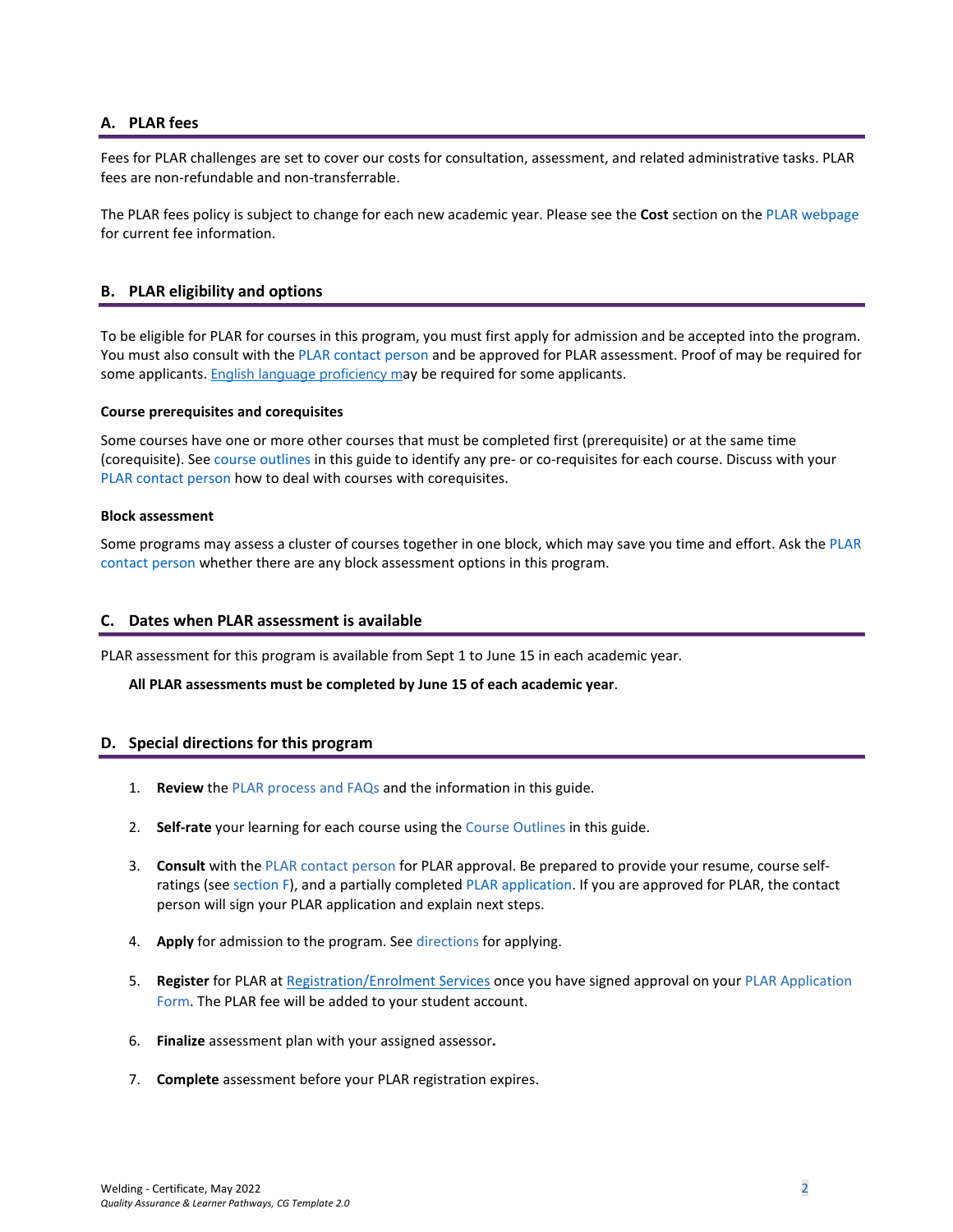#### <span id="page-2-0"></span>**E. PLAR contact person**

Contact the person below to arrange a consultation **after** you have read this guide an[d general PLAR information](http://saskpolytech.ca/admissions/resources/prior-learning-process.aspx) **and** rated yourself for each course (see next session). Consultation may be by phone, online, or in person. Be prepared to provide your resume, course self-ratings, and a partially completed [PLAR application.](https://saskpolytech.ca/admissions/resources/documents/plar-application-form.pdf#search=PLAR%20application) If agreement is reached to go ahead with PLAR, the contact person will sign approval on your PLAR application and explain the next steps. Admission to the program is required before you can register for PLAR.

**Ian Schaan, Program Head** Welding Certificate/Applied Certificate/Fabricator-Welder Certificate Saskatchewan Polytechnic, Saskatoon Campus Phone: 306 – 659 - 4081 Email[: schaani@saskpolytech.ca](mailto:schaani@saskpolytech.ca) 

**Doug Boos, Program Head**

Welding Certificate/Applied Certificate Saskatchewan Polytechnic, Regina Campus Phone: 306-775-7736 Email: [boos@saskpolytech.ca](mailto:boos@saskpolytech.ca) 

#### <span id="page-2-1"></span>**F. Self course outlines**

Clicking on a course code below opens a page where you can rate yourself on the knowledge and skills assessed for PLAR credit. For Arts & Sciences courses, clicking on the course code opens another PLAR guide. The [PLAR contact](#page-2-0)  [person](#page-2-0) for this program will refer you to another person to discuss PLAR for courses delivered by Arts & Sciences or another program/department.

| <b>COURSE</b><br><b>CODE</b> | <b>COURSE NAME</b>                      | <b>Delivered by another</b><br>department/program |
|------------------------------|-----------------------------------------|---------------------------------------------------|
| <b>COMM 127</b>              | <b>Fundamental Communication Skills</b> | <b>Arts &amp; Sciences</b>                        |
| <b>MATH 125</b>              | <b>Welding Mathematics</b>              | <b>Arts &amp; Sciences</b>                        |
| <b>METL 100</b>              | Metallurgy and Heat Treatment of Metals |                                                   |
| <b>PRINT 114</b>             | <b>Blueprint Interpretation</b>         |                                                   |
| <b>SFTY 114</b>              | <b>Trade Safety</b>                     |                                                   |
| <b>WELD 104</b>              | <b>Cutting Processes</b>                |                                                   |
| <b>WELD 121</b>              | Gas Metal Arc Welding 1                 |                                                   |
| <b>WELD 122</b>              | Gas Tungsten Arc Welding2               |                                                   |
| <b>WELD 123</b>              | Oxy-Welding                             |                                                   |
| <b>WELD 124</b>              | Shielded Metal Arc Welding 1            |                                                   |
| <b>WELD 125</b>              | Shielded Metal Arc Welding 2            |                                                   |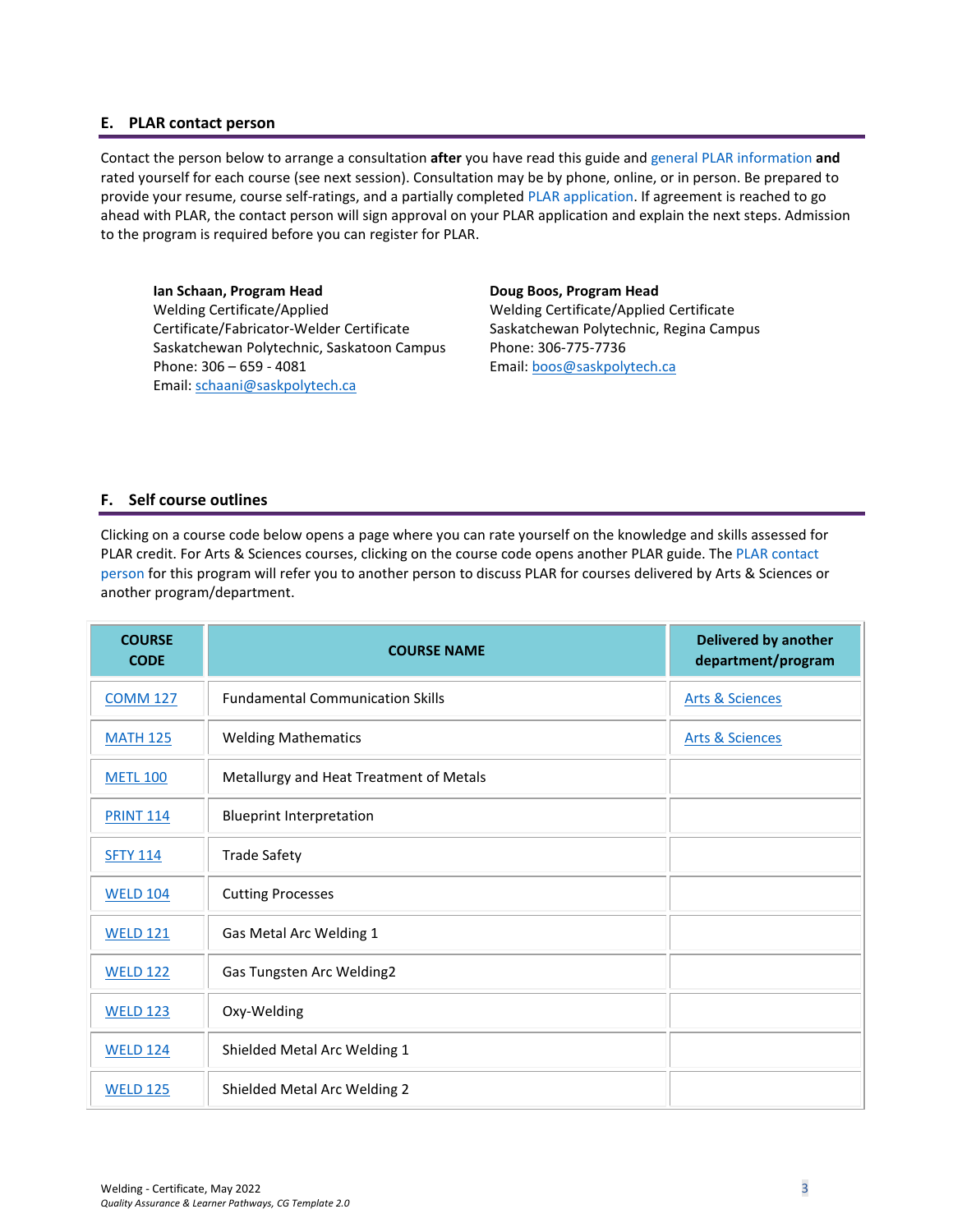| <b>COURSE</b><br><b>CODE</b> | <b>COURSE NAME</b>           | <b>Delivered by another</b><br>department/program |
|------------------------------|------------------------------|---------------------------------------------------|
| <b>WLDR 126</b>              | Shielded Metal Arc Welding 3 |                                                   |
| <b>WORK 113</b>              | Work Experience              |                                                   |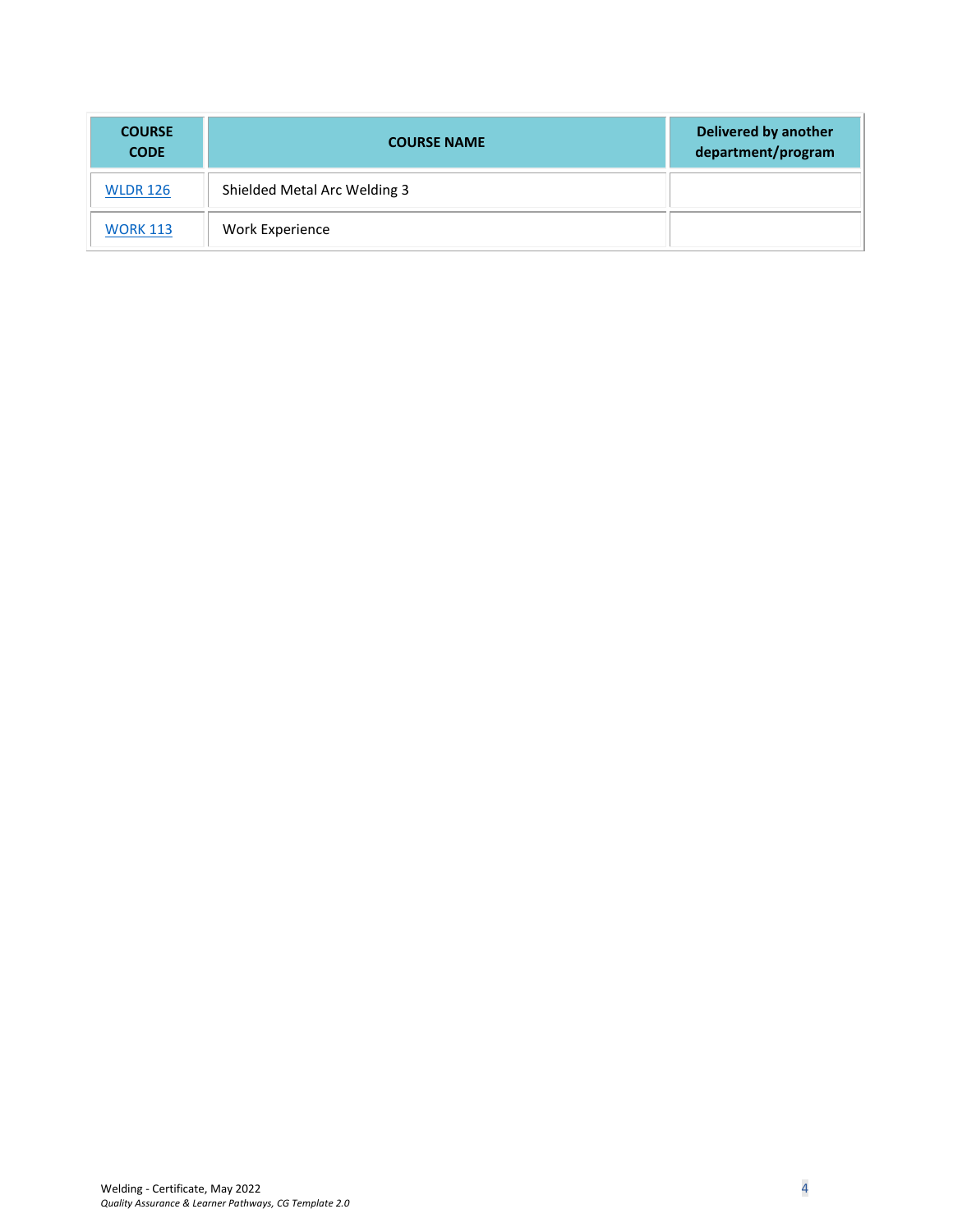#### <span id="page-4-0"></span>**MATH 125 - Welding Mathematics**

You will learn math concepts commonly used in the Welding trade. After reviewing basic mathematics and basic equations, you will solve applied percent and proportion problems. You will perform Imperial and SI conversions, and calculate the perimeter, area and volume of many common shapes, as well as use Pythagorean theorem. Trade applications include using protractors and steel tapes as well as calculating stretchouts and economical layout of various plates.

| Credit unit(s):       | 2.0  |
|-----------------------|------|
| <b>Prerequisites:</b> | none |
| <b>Corequisites:</b>  | none |
| Equivalent course(s): | none |

| Use a checkmark $(\checkmark)$ to rate yourself as follows for each learning outcome |                                                                                                                                                                                                                        |           |         |      |
|--------------------------------------------------------------------------------------|------------------------------------------------------------------------------------------------------------------------------------------------------------------------------------------------------------------------|-----------|---------|------|
| None:                                                                                | I can apply this outcome without direction or supervision.<br>Competent:<br>I am still learning skills and knowledge to apply this outcome.<br>Learning:<br>I have no knowledge or experience related to this outcome. | Competent | earning | Vone |
| Use basic mathematics to solve trade-related problems.<br>1.                         |                                                                                                                                                                                                                        |           |         |      |
| Use basic equations to solve trade-related problems.<br>2.                           |                                                                                                                                                                                                                        |           |         |      |
| 3.<br>Practice Imperial and Metric measurement conversions.                          |                                                                                                                                                                                                                        |           |         |      |
| Calculate perimeter, area and volume of common and irregular shapes.<br>4.           |                                                                                                                                                                                                                        |           |         |      |
| 5.                                                                                   | Practice welding trade calculations.                                                                                                                                                                                   |           |         |      |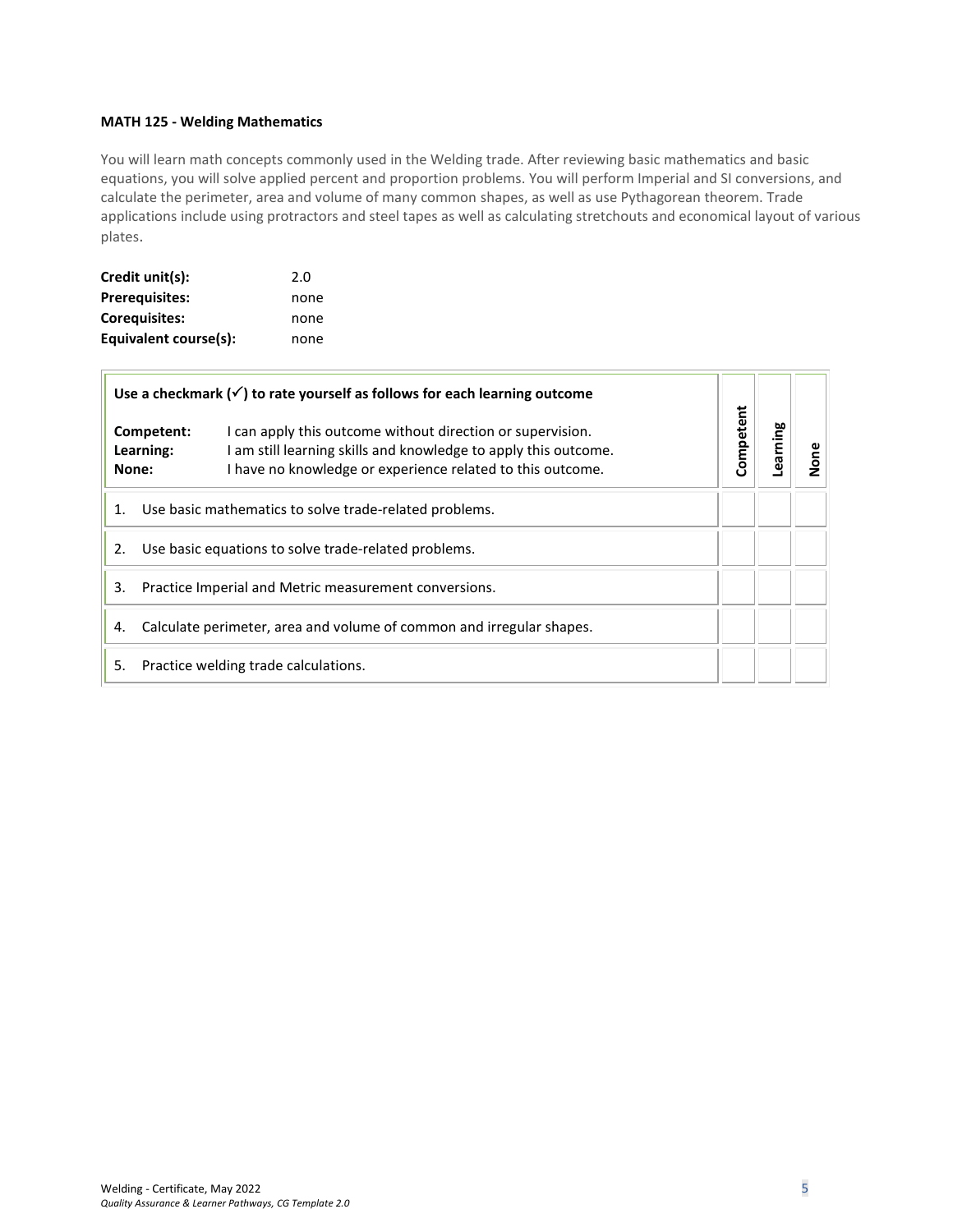#### <span id="page-5-0"></span>**METL 100 – Metallurgy & Heat Treatment of Metals**

You will become familiar with the physical and chemical properties of commonly used metals in the welding trade. You will study the effect of the heating and cooling cycle involved in welding operations (with particular attention given to the heat affected zone). You will also review the use of heat to correct distortion and to change the physical properties of metals, and the classification system for identifying metal.

| Credit unit(s):       | 2.0  |
|-----------------------|------|
| <b>Prerequisites:</b> | none |
| <b>Corequisites:</b>  | none |
| Equivalent course(s): | none |

 $\Box$ 

| Use a checkmark $(\checkmark)$ to rate yourself as follows for each learning outcome |                                  | Competent                                                                                                                                                                                 |  |          |      |
|--------------------------------------------------------------------------------------|----------------------------------|-------------------------------------------------------------------------------------------------------------------------------------------------------------------------------------------|--|----------|------|
|                                                                                      | Competent:<br>Learning:<br>None: | I can apply this outcome without direction or supervision.<br>am still learning skills and knowledge to apply this outcome.<br>I have no knowledge or experience related to this outcome. |  | Learning | None |
| 1.                                                                                   | Identify ferrous metals.         |                                                                                                                                                                                           |  |          |      |
| Identify non-ferrous metals.<br>2.                                                   |                                  |                                                                                                                                                                                           |  |          |      |
| Identify structural metals.<br>3.                                                    |                                  |                                                                                                                                                                                           |  |          |      |
| Describe the physical, chemical, and mechanical properties of metals.<br>4.          |                                  |                                                                                                                                                                                           |  |          |      |
| Describe metal heat processes.<br>5.                                                 |                                  |                                                                                                                                                                                           |  |          |      |
| 6.<br>Describe the techniques to control and correct heat distortion.                |                                  |                                                                                                                                                                                           |  |          |      |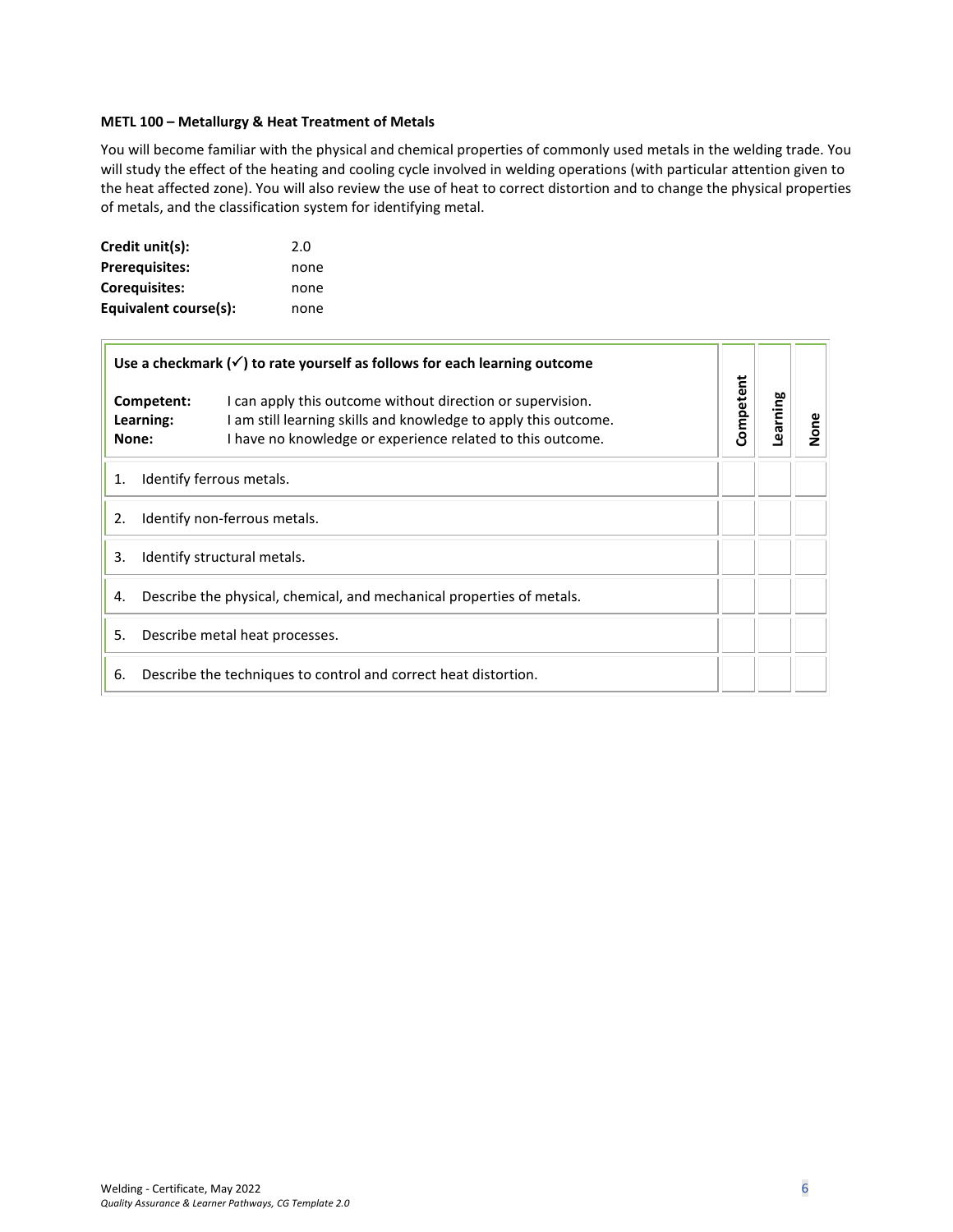#### <span id="page-6-0"></span>**PRNT 114 – Blueprint Interpretation**

You will develop your ability to read and interpret basic welding and fabricating drawings. The course covers the basic elements of a blueprint, weld symbols, joint types, structural shapes, developing a bill of material and using the Imperial and metric systems of measurement.

| Credit unit(s):       | 2.0  |
|-----------------------|------|
| <b>Prerequisites:</b> | none |
| <b>Corequisites:</b>  | none |
| Equivalent course(s): | none |

| Use a checkmark $(\checkmark)$ to rate yourself as follows for each learning outcome<br>I can apply this outcome without direction or supervision.<br>Competent:<br>I am still learning skills and knowledge to apply this outcome.<br>Learning:<br>I have no knowledge or experience related to this outcome.<br>None: |                    |                             |           |          |      |
|-------------------------------------------------------------------------------------------------------------------------------------------------------------------------------------------------------------------------------------------------------------------------------------------------------------------------|--------------------|-----------------------------|-----------|----------|------|
|                                                                                                                                                                                                                                                                                                                         |                    |                             | Competent | earning. | None |
| 1.                                                                                                                                                                                                                                                                                                                      | Develop blueprints |                             |           |          |      |
| 2.<br>Develop working drawings                                                                                                                                                                                                                                                                                          |                    |                             |           |          |      |
| 3.<br>Interpret welding symbols                                                                                                                                                                                                                                                                                         |                    |                             |           |          |      |
| 4.                                                                                                                                                                                                                                                                                                                      | Set up weld joints |                             |           |          |      |
| 5.                                                                                                                                                                                                                                                                                                                      |                    | Calculate material required |           |          |      |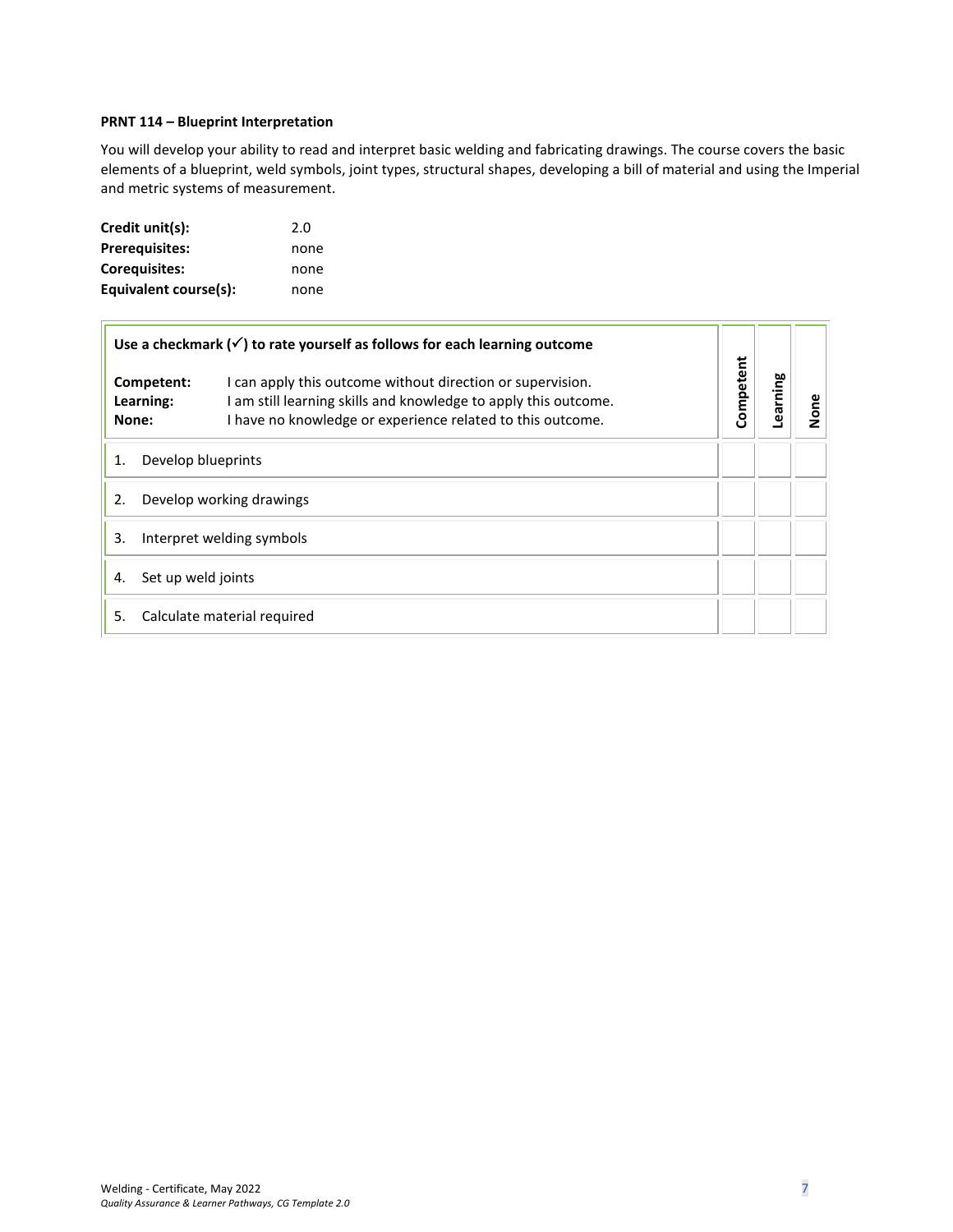# **SFTY 114 – Trade Safety**

You will learn safe working practices and study regulations related to the trade.

| Credit unit(s):       | 1. $\Omega$ |
|-----------------------|-------------|
| <b>Prerequisites:</b> | none        |
| <b>Corequisites:</b>  | none        |
| Equivalent course(s): | none        |

| Use a checkmark $(\checkmark)$ to rate yourself as follows for each learning outcome |                                                                                 |                                                                                                                                                                                             |           |          |      |
|--------------------------------------------------------------------------------------|---------------------------------------------------------------------------------|---------------------------------------------------------------------------------------------------------------------------------------------------------------------------------------------|-----------|----------|------|
| Competent:<br>Learning:<br>None:                                                     |                                                                                 | I can apply this outcome without direction or supervision.<br>I am still learning skills and knowledge to apply this outcome.<br>I have no knowledge or experience related to this outcome. | Competent | Learning | None |
| 1.                                                                                   | Describe firefighting equipment and procedures.                                 |                                                                                                                                                                                             |           |          |      |
| 2.                                                                                   |                                                                                 | Prepare work area for welding operations.                                                                                                                                                   |           |          |      |
| Transport welding supplies.<br>3.                                                    |                                                                                 |                                                                                                                                                                                             |           |          |      |
| 4.                                                                                   | Store welding supplies.                                                         |                                                                                                                                                                                             |           |          |      |
| Describe personal protective equipment and safety practices.<br>5.                   |                                                                                 |                                                                                                                                                                                             |           |          |      |
| 6.                                                                                   | Demonstrate safe shop work practices for housekeeping, equipment, and tool use. |                                                                                                                                                                                             |           |          |      |
| 7.                                                                                   | Describe WHMIS.                                                                 |                                                                                                                                                                                             |           |          |      |
| 8.                                                                                   |                                                                                 | Interpret occupational health and safety regulations.                                                                                                                                       |           |          |      |
| 9.                                                                                   |                                                                                 | Describe safe material handling procedures and equipment.                                                                                                                                   |           |          |      |

n n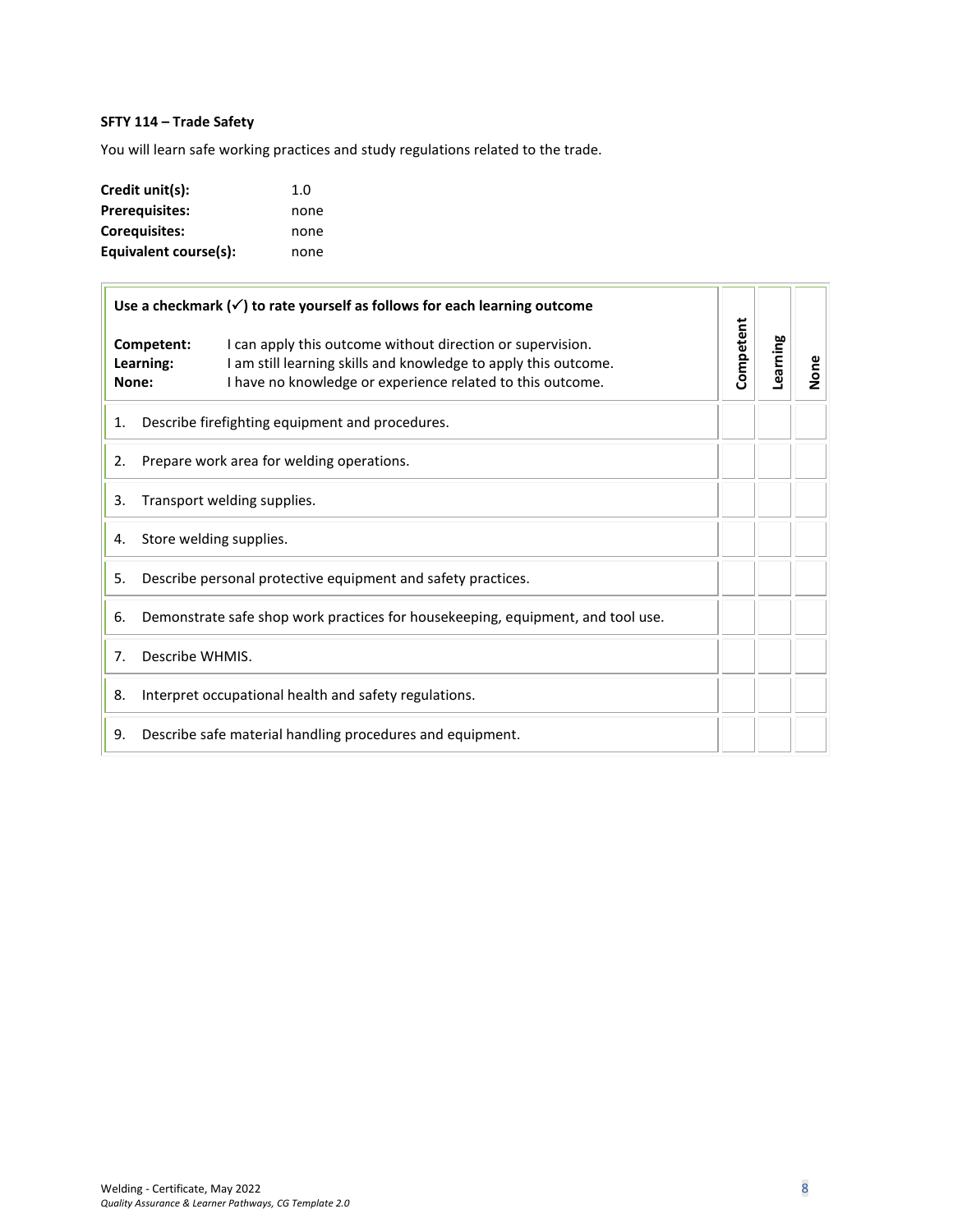#### <span id="page-8-0"></span>**WELD 104 - Cutting Processes**

You will acquire skill in using freehand and guided methods for cutting mild steel. The freehand method is used to make straight cuts in 14 gauge and straight cuts, bevel cuts and pierce holes in the plate. The guided method is used to do straight cuts, bevel cuts, and cut circles from plate. You will also be introduced to plasma arc cutting.

| Credit unit(s):       | 4.0  |
|-----------------------|------|
| <b>Prerequisites:</b> | none |
| <b>Corequisites:</b>  | none |
| Equivalent course(s): | none |

 $\blacksquare$ 

| Use a checkmark $(\checkmark)$ to rate yourself as follows for each learning outcome<br>I can apply this outcome without direction or supervision.<br>Competent:<br>Learning:<br>I am still learning skills and knowledge to apply this outcome.<br>I have no knowledge or experience related to this outcome.<br>None: |  |  |           |          |      |
|-------------------------------------------------------------------------------------------------------------------------------------------------------------------------------------------------------------------------------------------------------------------------------------------------------------------------|--|--|-----------|----------|------|
|                                                                                                                                                                                                                                                                                                                         |  |  | Competent | Learning | None |
| Assemble oxyacetylene cutting equipment<br>1.                                                                                                                                                                                                                                                                           |  |  |           |          |      |
| Cut straight lines and bevels freehand<br>2.                                                                                                                                                                                                                                                                            |  |  |           |          |      |
| Cut straight lines and bevels using guides<br>3.                                                                                                                                                                                                                                                                        |  |  |           |          |      |
| Cut shapes freehand<br>4.                                                                                                                                                                                                                                                                                               |  |  |           |          |      |
| Use circle-cutting attachments<br>5.                                                                                                                                                                                                                                                                                    |  |  |           |          |      |
| Cut gauge metal freehand<br>6.                                                                                                                                                                                                                                                                                          |  |  |           |          |      |
| Cut gauge metal using plasma arc<br>7.                                                                                                                                                                                                                                                                                  |  |  |           |          |      |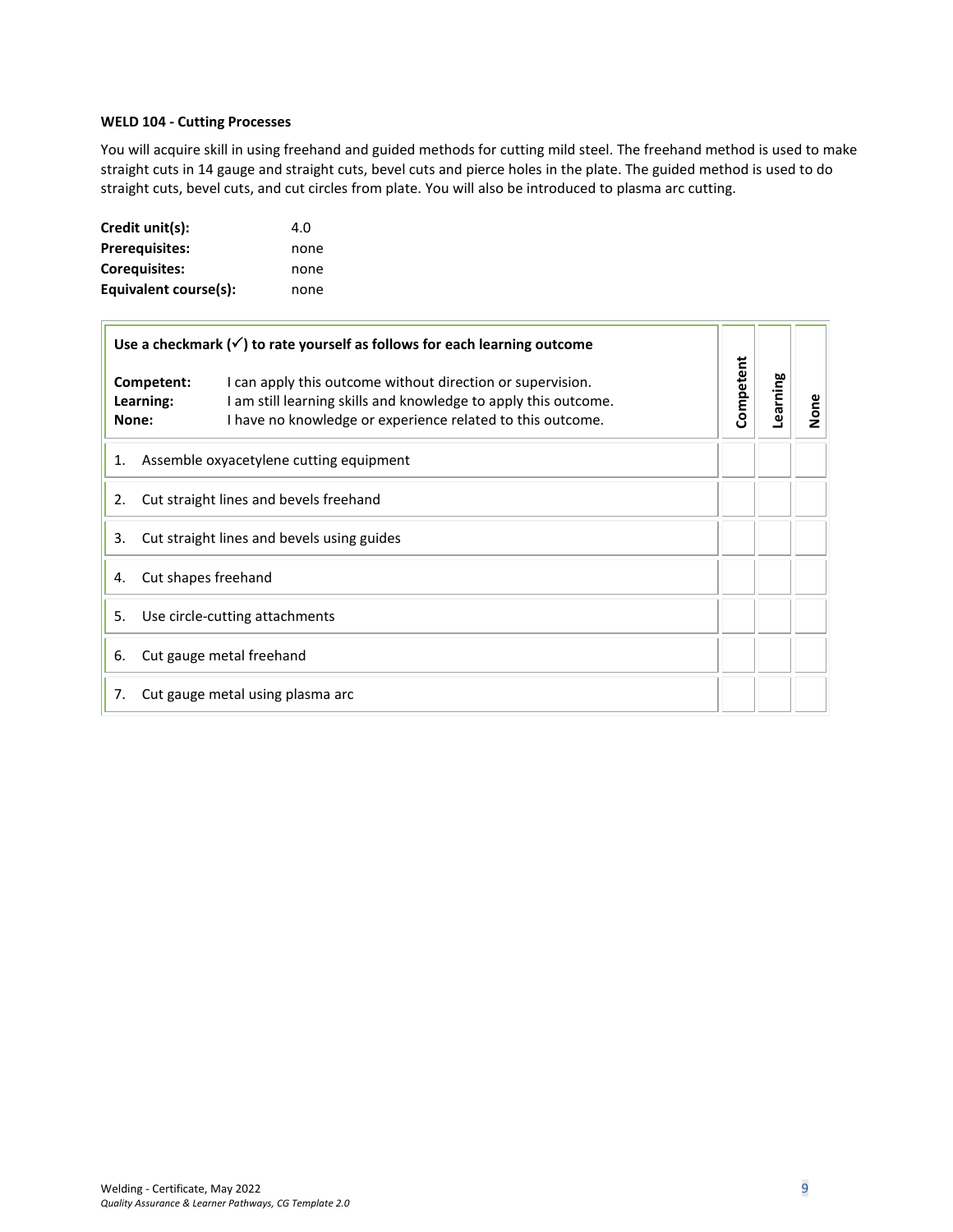#### <span id="page-9-0"></span>**WLDR 121 - Gas Metal Arc Welding 1**

You will be introduced to the gas metal arc welding process. The course content includes setting and adjusting the welding equipment for welding steel and aluminum. You will also receive an introduction to flux core welding.

| Credit unit(s):       | 1. $\Omega$ |
|-----------------------|-------------|
| <b>Prerequisites:</b> | none        |
| <b>Corequisites:</b>  | none        |
| Equivalent course(s): | none        |

|                                                   | Use a checkmark $(\checkmark)$ to rate yourself as follows for each learning outcome                                                                                                                      |           |         |      |
|---------------------------------------------------|-----------------------------------------------------------------------------------------------------------------------------------------------------------------------------------------------------------|-----------|---------|------|
| Learning:<br>None:                                | I can apply this outcome without direction or supervision.<br>Competent:<br>I am still learning skills and knowledge to apply this outcome.<br>I have no knowledge or experience related to this outcome. | Competent | earning | None |
| 1.                                                | Set up GMAW equipment for mild steel.                                                                                                                                                                     |           |         |      |
| Select type of metal transfer.<br>2.              |                                                                                                                                                                                                           |           |         |      |
| Set up GMAW equipment for aluminum welding.<br>3. |                                                                                                                                                                                                           |           |         |      |
| 4.                                                | Set up GMAW equipment for flux core welding.                                                                                                                                                              |           |         |      |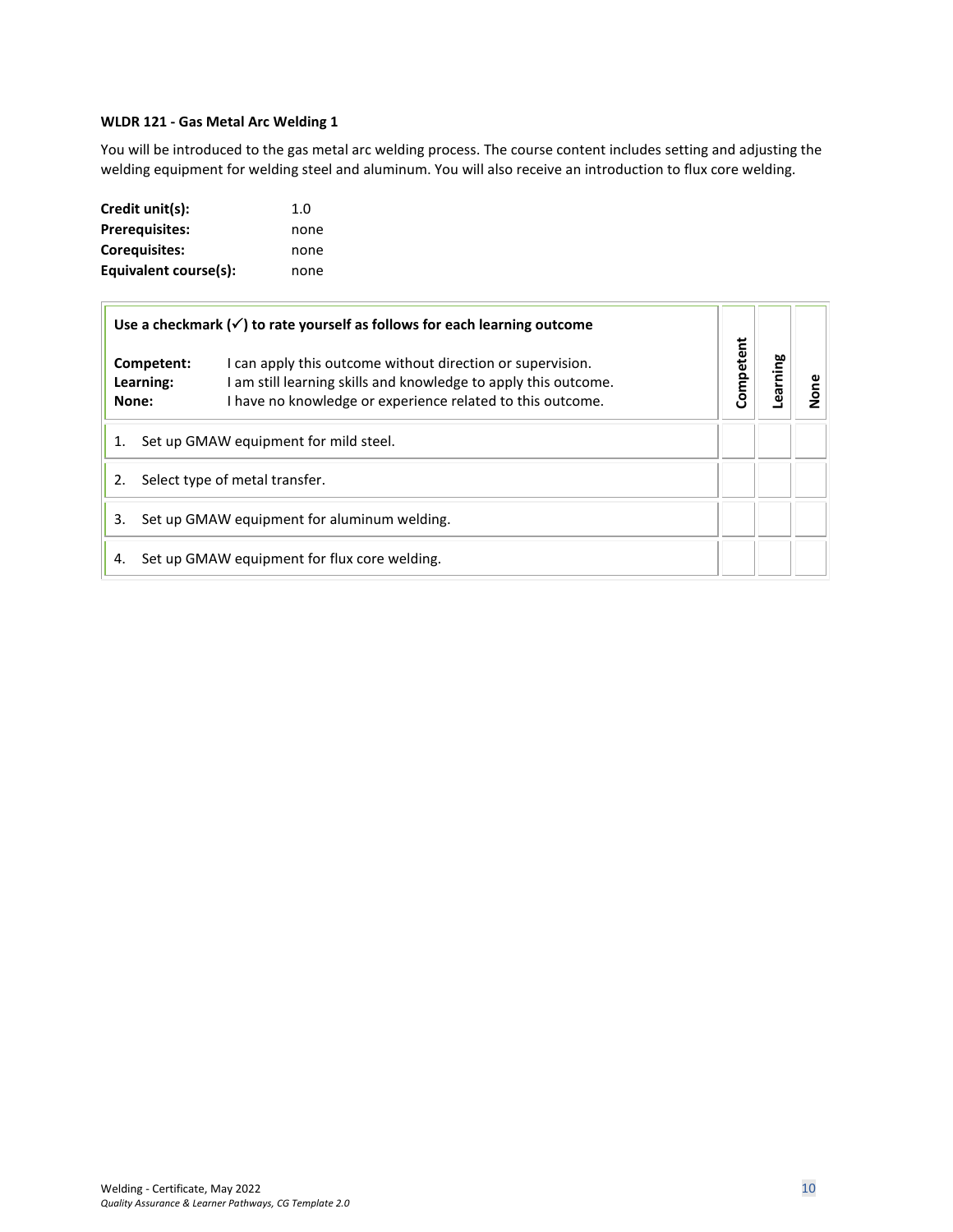#### <span id="page-10-0"></span>**WLDR 122 - Gas Metal Arc Welding 2**

Building on the theory learned in WLDR 121 (Gas Metal Arc Welding 1), you will develop practical skills for welding steel and aluminum, and flux core welding.

| Credit unit(s):               | 6.0             |
|-------------------------------|-----------------|
| <b>Pre and Co Requisites:</b> | <b>WLDR 121</b> |
| Equivalent course(s):         | none            |

|    |                                  | Use a checkmark $(\checkmark)$ to rate yourself as follows for each learning outcome                                                                                                        |                       |  |      |
|----|----------------------------------|---------------------------------------------------------------------------------------------------------------------------------------------------------------------------------------------|-----------------------|--|------|
|    | Competent:<br>Learning:<br>None: | I can apply this outcome without direction or supervision.<br>I am still learning skills and knowledge to apply this outcome.<br>I have no knowledge or experience related to this outcome. | Competent<br>Learning |  | None |
| 1. |                                  | Run beads in flat position.                                                                                                                                                                 |                       |  |      |
| 2. |                                  | Perform multi-pass fillet welds in horizontal position.                                                                                                                                     |                       |  |      |
| 3. |                                  | Perform multi-pass fillet welds in vertical position.                                                                                                                                       |                       |  |      |
| 4. |                                  | Perform multi-pass fillet welds in flat position.                                                                                                                                           |                       |  |      |
| 5. |                                  | Perform multi-pass butt welds in flat position.                                                                                                                                             |                       |  |      |
| 6. |                                  | Perform multi-pass butt welds in vertical position.                                                                                                                                         |                       |  |      |
| 7. |                                  | Perform multi-pass fillet welds on aluminum.                                                                                                                                                |                       |  |      |
| 8. |                                  | Run beads with flux core on mild steel.                                                                                                                                                     |                       |  |      |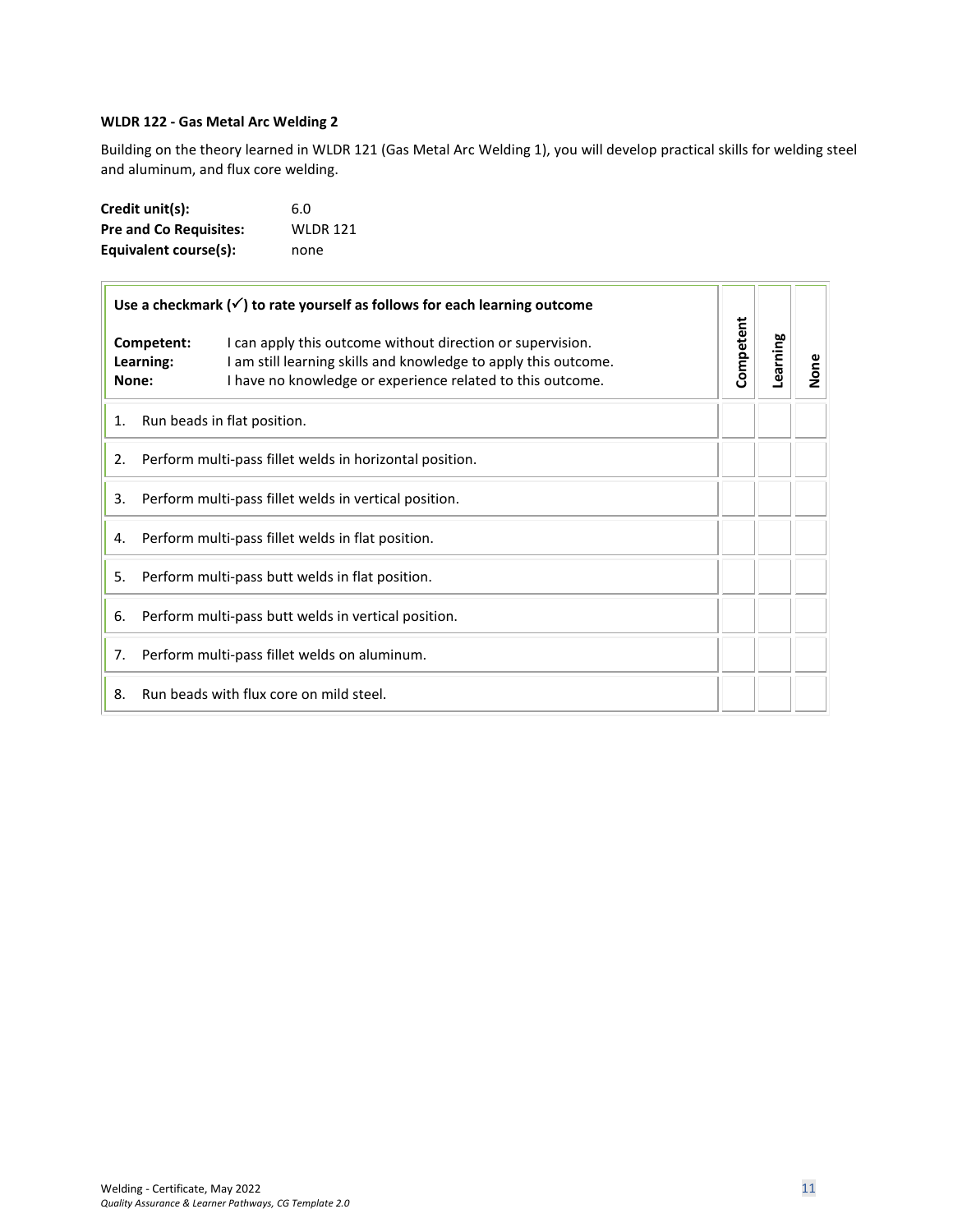#### <span id="page-11-0"></span>**WLDR 123 – Oxy-Welding**

You will learn how to safely operate and maintain oxyacetylene equipment used for welding. The course includes the types of flames and their chemistry, the selection of filler metal and a comparison of fusion welding to braze welding.

| Credit unit(s):       | 5.0  |
|-----------------------|------|
| <b>Prerequisites:</b> | none |
| <b>Corequisites:</b>  | none |
| Equivalent course(s): | none |

|                                           | Use a checkmark $(\checkmark)$ to rate yourself as follows for each learning outcome                                                                                                                                   |           |          |      |
|-------------------------------------------|------------------------------------------------------------------------------------------------------------------------------------------------------------------------------------------------------------------------|-----------|----------|------|
| None:                                     | I can apply this outcome without direction or supervision.<br>Competent:<br>I am still learning skills and knowledge to apply this outcome.<br>Learning:<br>I have no knowledge or experience related to this outcome. | Competent | Learning | None |
| Operate oxygen/acetylene equipment.<br>1. |                                                                                                                                                                                                                        |           |          |      |
| Select filler rods.<br>2.                 |                                                                                                                                                                                                                        |           |          |      |
| Run beads without filler.<br>3            |                                                                                                                                                                                                                        |           |          |      |
| Run flat beads with filler rod.<br>4.     |                                                                                                                                                                                                                        |           |          |      |
| 5.<br>Perform fusion weld butt joints.    |                                                                                                                                                                                                                        |           |          |      |
| 6.                                        | Use brazing rods.                                                                                                                                                                                                      |           |          |      |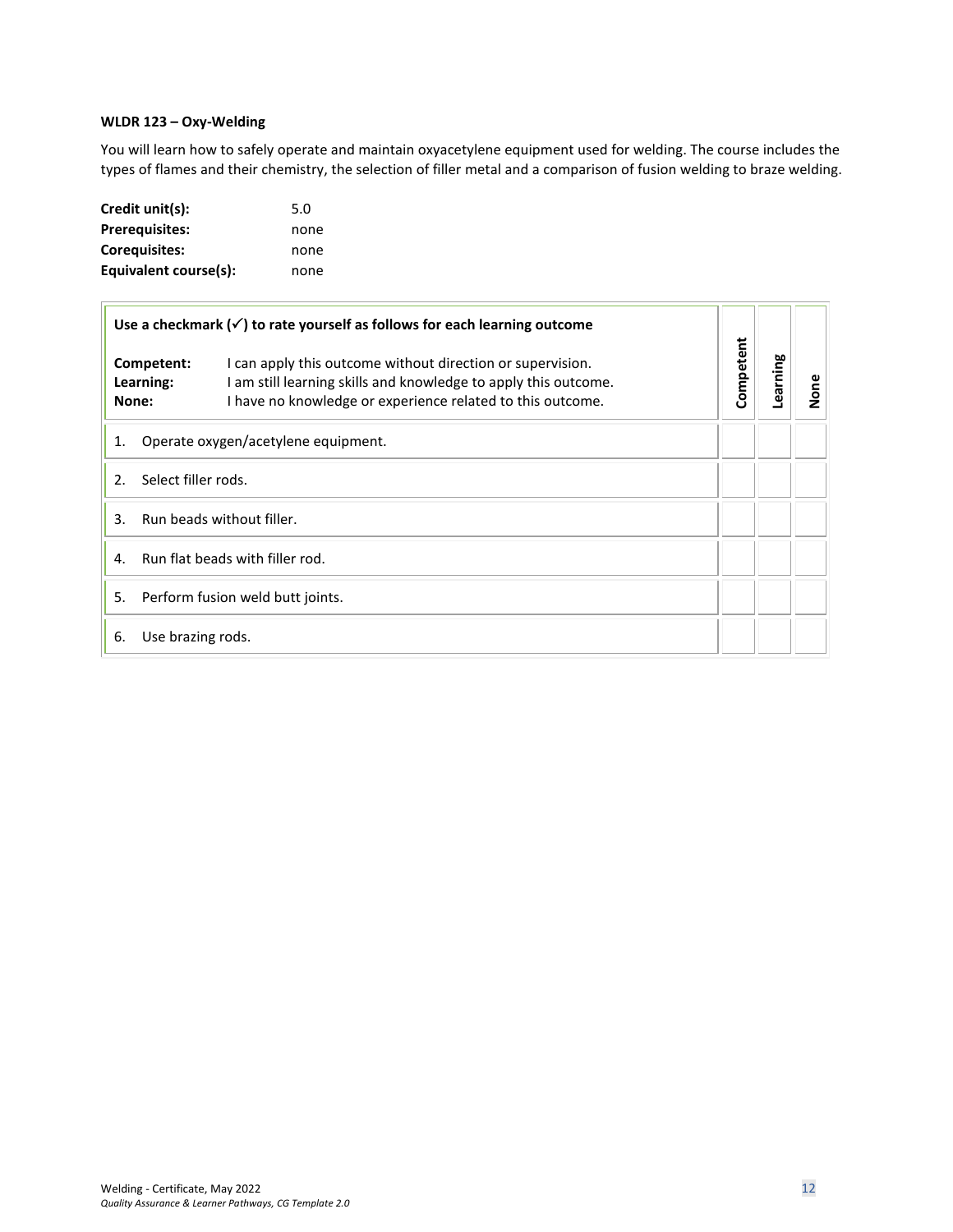#### <span id="page-12-0"></span>**WELD 124 - Shielded Metal Arc Welding 1**

You will be introduced to the shielded metal arc welding (SMAW) process. The course content includes setting and adjusting the welding equipment for welding steel and electrode selection.

| Credit unit(s):       | 3.0  |
|-----------------------|------|
| <b>Prerequisites:</b> | none |
| Coreguisites:         | none |
| Equivalent course(s): | none |

|                                     |                         | Use a checkmark $(\checkmark)$ to rate yourself as follows for each learning outcome                                                                                                        |           |         |        |
|-------------------------------------|-------------------------|---------------------------------------------------------------------------------------------------------------------------------------------------------------------------------------------|-----------|---------|--------|
| None:                               | Competent:<br>Learning: | I can apply this outcome without direction or supervision.<br>I am still learning skills and knowledge to apply this outcome.<br>I have no knowledge or experience related to this outcome. | Competent | earning | ဧ<br>ݹ |
| Set up metal arc welding equipment. |                         |                                                                                                                                                                                             |           |         |        |
| Select electrodes.<br>2.            |                         |                                                                                                                                                                                             |           |         |        |
| 3.                                  |                         | Perform multi-pass fillet welds in horizontal position.                                                                                                                                     |           |         |        |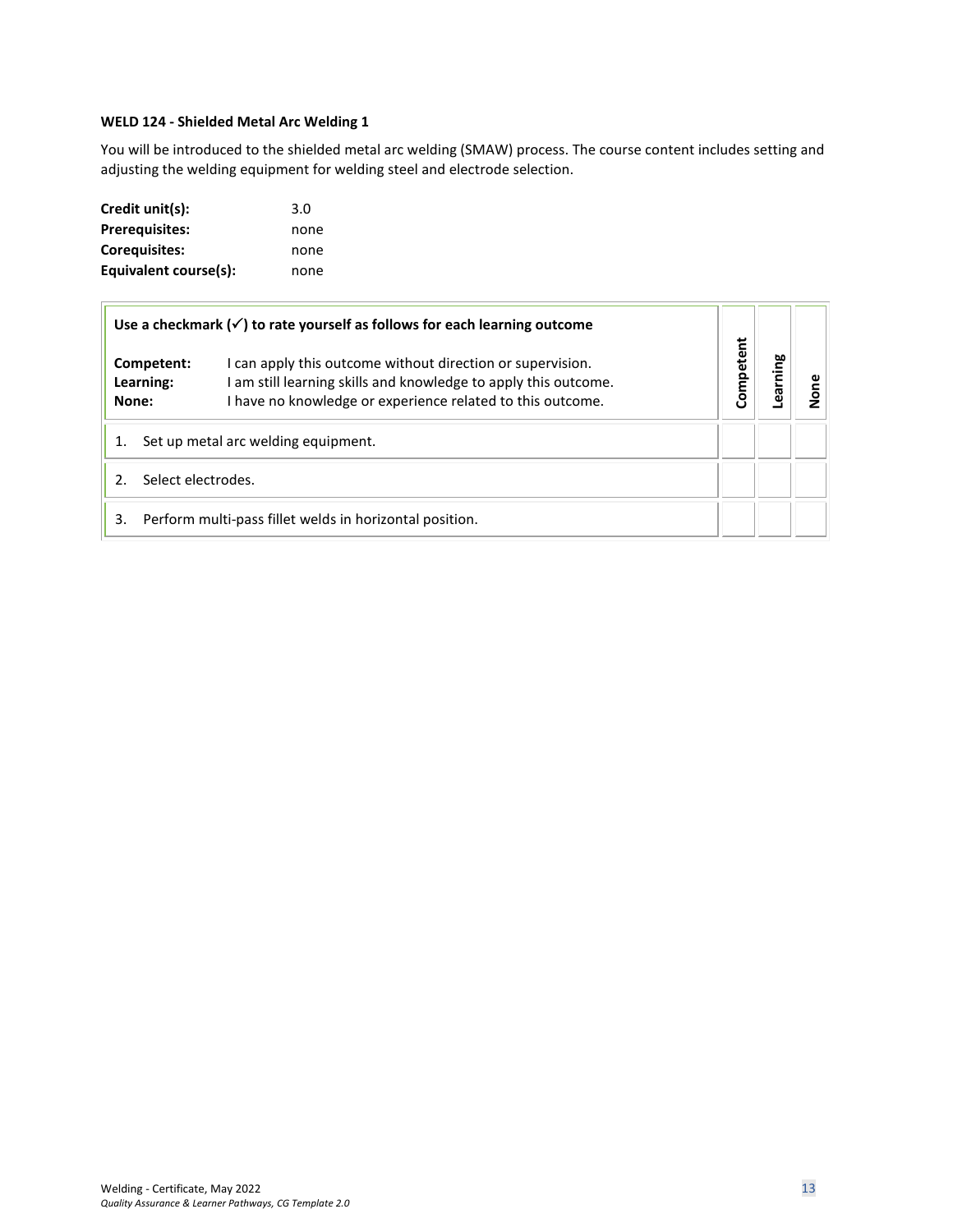# <span id="page-13-0"></span>**WELD 125 - Shielded Metal Arc Welding 2**

You will continue developing practical skills in using the SMAW process (including vertical fillets).

| Credit unit(s):       | 5.0             |
|-----------------------|-----------------|
| <b>Prerequisites:</b> | <b>WLDR 124</b> |
| Coreguisites:         | none            |
| Equivalent course(s): | none            |

|       |                                                     | Use a checkmark $(\checkmark)$ to rate yourself as follows for each learning outcome                                                                                                        |           |         |     |
|-------|-----------------------------------------------------|---------------------------------------------------------------------------------------------------------------------------------------------------------------------------------------------|-----------|---------|-----|
| None: | Competent:<br>Learning:                             | I can apply this outcome without direction or supervision.<br>I am still learning skills and knowledge to apply this outcome.<br>I have no knowledge or experience related to this outcome. | Competent | earning | gne |
|       | Perform fillet welds in vertical position.          |                                                                                                                                                                                             |           |         |     |
| 2.    | Perform butt welds in flat position 14-gauge metal. |                                                                                                                                                                                             |           |         |     |
| 3.    | Perform lap welds.                                  |                                                                                                                                                                                             |           |         |     |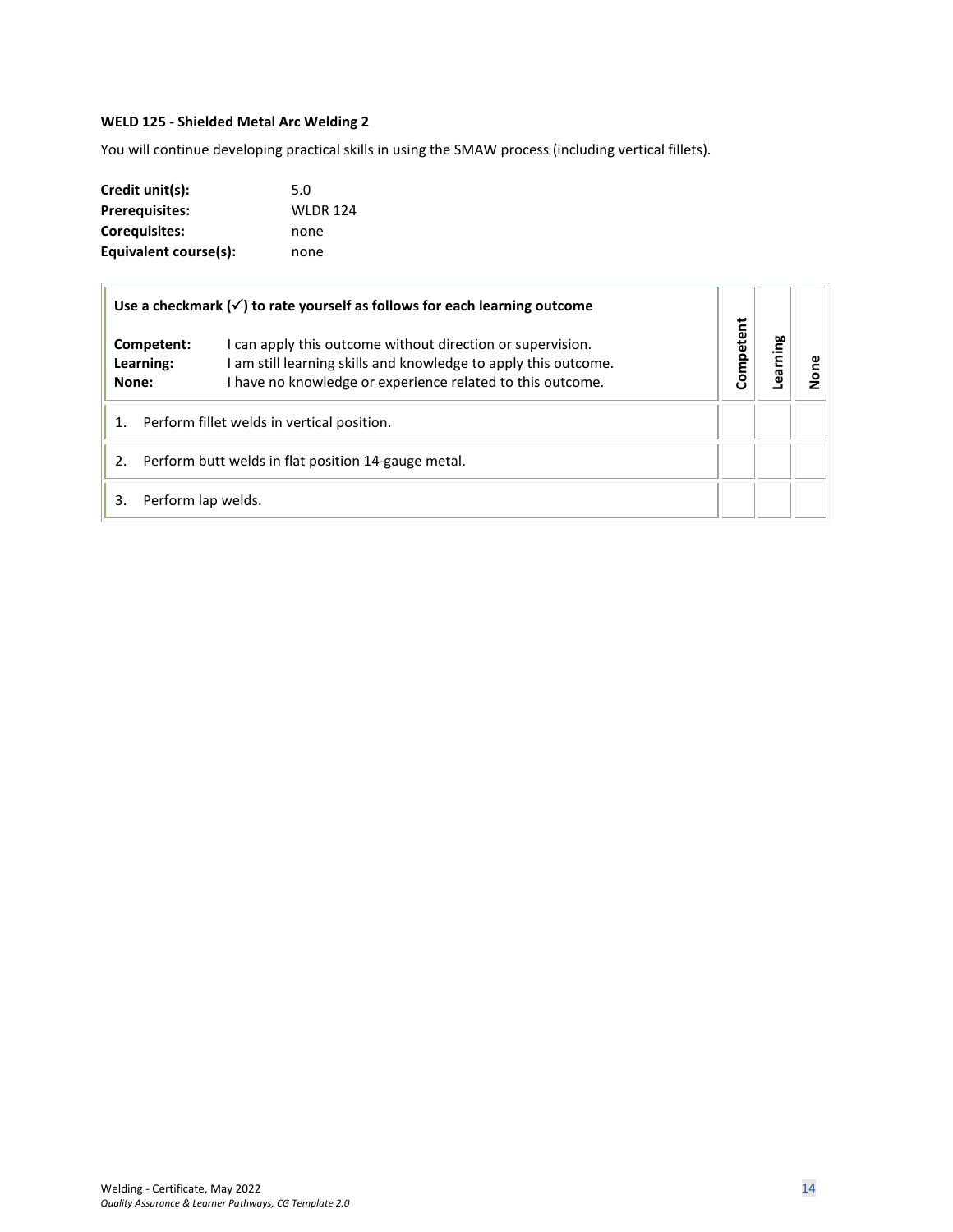#### <span id="page-14-0"></span>**WELD 126 - Shielded Metal Arc Welding 3**

Building on the knowledge gained in WLDR 124 (Shielded Metal Arc Welding 1) and WLDR 125 (Shielded Metal Arc Welding 2), you will continue to develop practical skills for welding in the flat, vertical and horizontal positions.

| Credit unit(s):       | 3.0             |
|-----------------------|-----------------|
| <b>Prerequisites:</b> | <b>WLDR 125</b> |
| <b>Corequisites:</b>  | none            |
| Equivalent course(s): | none            |

|                                                             | Use a checkmark $(\checkmark)$ to rate yourself as follows for each learning outcome                                                                                                        |           |         |   |
|-------------------------------------------------------------|---------------------------------------------------------------------------------------------------------------------------------------------------------------------------------------------|-----------|---------|---|
| Competent:<br>Learning:<br>None:                            | I can apply this outcome without direction or supervision.<br>I am still learning skills and knowledge to apply this outcome.<br>I have no knowledge or experience related to this outcome. | Competent | earning | ۅ |
| Perform multi-pass fillet welds in vertical position.<br>1. |                                                                                                                                                                                             |           |         |   |
| Perform multi-pass butt welds in flat position.<br>2.       |                                                                                                                                                                                             |           |         |   |
| 3.                                                          | Describe cast iron welding techniques.                                                                                                                                                      |           |         |   |